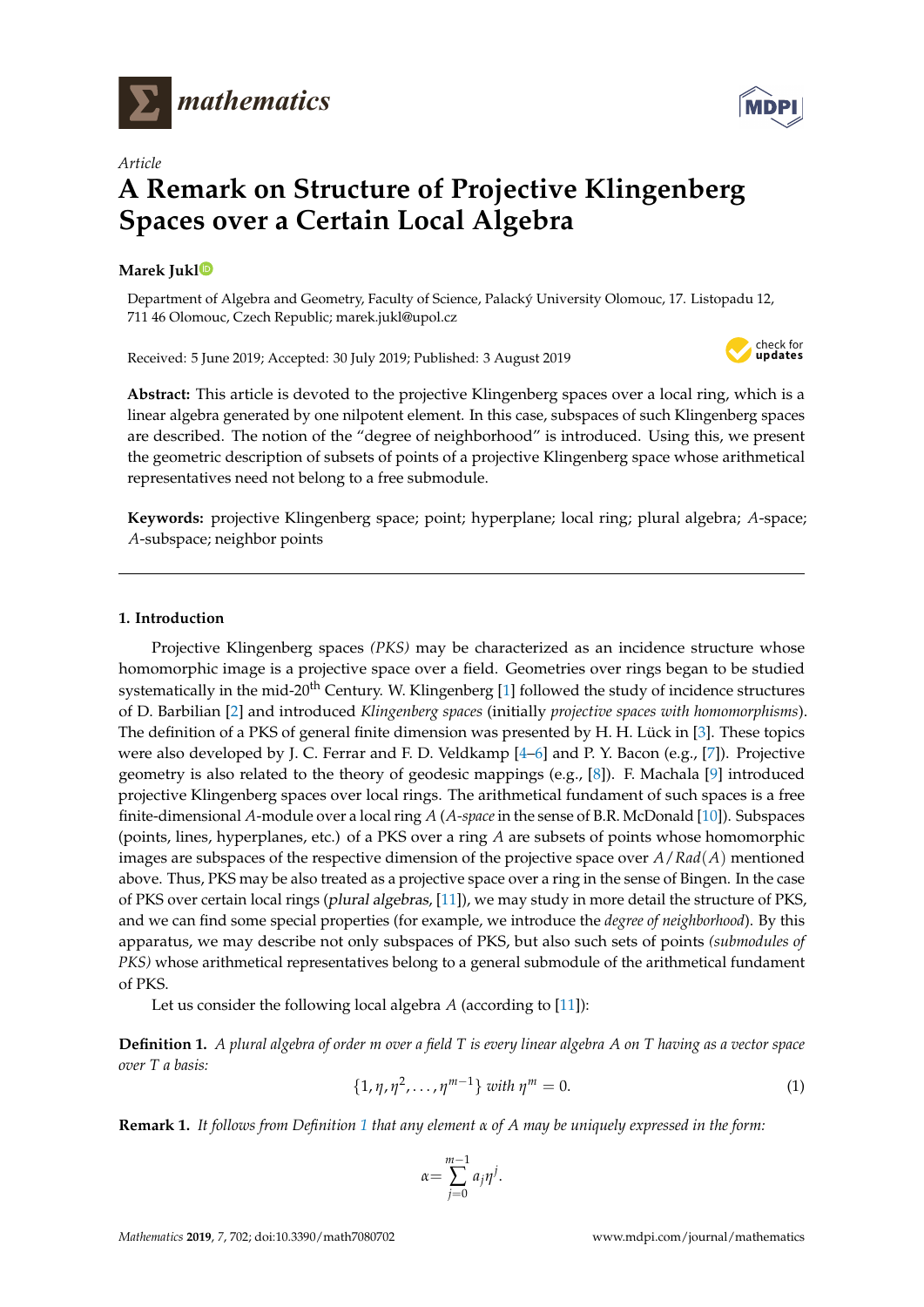Evidently, *A* is a local ring with the maximal ideal  $a = \eta A$ , and all proper ideals of *A* are just *η <sup>j</sup>A*, 1 ≤ *j* ≤ *m*.

For the case *m*=2, *T*=R, we obtain well-known *dual numbers*; for general *m*, we have *plural numbers*. Moreover, if *T*=R, then *A* is a *Weil algebra* of order *m* and width one; therefore any *A*-space is also a *Weil module*.

Let *M* be an *A*-space. It is well known that all bases of *M* have the same number of elements (*A-dimension of M*), and from every set of generators, a basis of *M* may be selected (see [\[10\]](#page-7-8)). Above that, in our case, the following properties of *A*-space *M* have been proven in [\[12\]](#page-7-10) (the point 3 may be considered as a criterion of transversality of two *A*-subspaces; Veldkamp [\[13\]](#page-7-11) called two *A*-subspaces *transversal* if both their intersection and their sum are *A*-subspaces):

<span id="page-1-0"></span>**Theorem 1.** *Let M be an A-space over a plural algebra A. Then, the following hold:*

- *1. Any linearly-independent system of elements of M may be completed to a basis of M,*
- *2. A submodule of M is a free submodule if and only if it is a direct summand of M.*
- *3. An intersection of two A-subspaces of M is an A-subspace of M if and only if the sum of them is an A-subspace of M.*

**Remark 2.** *A subspace of an A-space M (A-subspace) is usually defined as a free direct summand of M. If A is a plural algebra, it follows from Theorem [1](#page-1-0) that A-subspaces of M are just all free submodules of M.*

Through the following text, let *M* denote an arbitrary, but fixed *A*-space over a plural algebra *A*. Let us consider an endomorphism *η* on *M* defined by the relation:

$$
\forall \boldsymbol{x} \in M \colon \eta(\boldsymbol{x}) = \eta \boldsymbol{x}.\tag{2}
$$

<span id="page-1-4"></span>**Theorem 2.** Let K be a nontrivial submodule of A-space M. Then, there exists a system  $B_0, \ldots, B_r$  of subsets *on M such that:*

1.  $\mathcal{B}_0 \cup \cdots \cup \mathcal{B}_{r-1} \cup \mathcal{B}_r$  *is a basis of M*,

*2. η <sup>m</sup>*−*r*B<sup>0</sup> ∪ *η <sup>m</sup>*−*r*+1B<sup>1</sup> ∪ · · · ∪ *η <sup>m</sup>*−1B*r*−<sup>1</sup> *is a set of generators of K.*

*In this case, r,*  $1 \leq r \leq m$ , *is an integer with K*  $\subseteq$  Ker  $\eta^r \wedge \ K \not\subset$  Ker  $\eta^{r-1}$ .

**Proof.** Let us denote  $\vartheta = \eta | K, \vartheta \in End(K)$ . Since *M* is a free module, it follows from [\[14\]](#page-7-12) that *η <sup>j</sup>M*= Ker *η m*−*j* , 0≤*j*≤*m*. This implies:

<span id="page-1-1"></span>
$$
K \cap \eta^j M = \text{Ker } \vartheta^{m-j}, \ 0 \le j \le m. \tag{3}
$$

Evidently, there exists a unique *r*∈N, 1≤*r*≤*m*, such that *K*⊆ Ker *η <sup>r</sup>*∧ *K*6⊂ Ker *η r*−1 . Respecting the fact that *K* is a vector space over  $A/\mathfrak{a} = T$ , we have that  $\vartheta$  is a nilpotent endomorphism of *K*, and therefore, we obtain elements

 $u_1,\ldots,u_{s_0},u_{s_0+1},\ldots,u_{s_1},u_{s_1+1},\ldots,u_{s_2},\ldots,u_{s_{r-2}+1},\ldots,u_{s_{r-1}} \ \text{of $K$ such that:}$ 

$$
\eta^{r-k}\bm{u}_1,\ldots,\eta^{r-k}\bm{u}_{s_0},\eta^{r-k-1}\bm{u}_{s_0+1},\ldots,\eta^{r-k-1}\bm{u}_{s_1},\ldots,\bm{u}_{s_{r-k-1}+1},\ldots,\bm{u}_{s_{r-k}}
$$

form a *T*-basis Ker $\vartheta^k$  mod Ker $\vartheta^{k-1}$ ,  $1 < k < r-1$ . As  $\{u_1, \ldots, u_{s_0}\} \subseteq \text{Ker } \theta^r \subseteq \eta^{m-r}M$  (see [\(3\)](#page-1-1)), there exist  $v_1, \ldots, v_{s_0} \in M$  with:

<span id="page-1-2"></span>
$$
\boldsymbol{u}_i = \eta^{m-r} \boldsymbol{v}_i, 1 \leq i \leq s_0. \tag{4}
$$

In the same way,  $\{\bm u_{s_{r-k-1}+1}, \dots, \bm u_{s_{r-k}}\} \subseteq \mathrm{Ker} \vartheta^k$  implies the existence of elements  $v_{s_{r-k-1}+1}, \ldots, v_{s_{r-k}} \in M$  with:

<span id="page-1-3"></span>
$$
\mathbf{u}_i = \eta^{m-k} \mathbf{v}_i, \ s_{r-k-1} + 1 \leq i \leq s_{r-k}, \text{ for } k = 1, \dots, r-1. \tag{5}
$$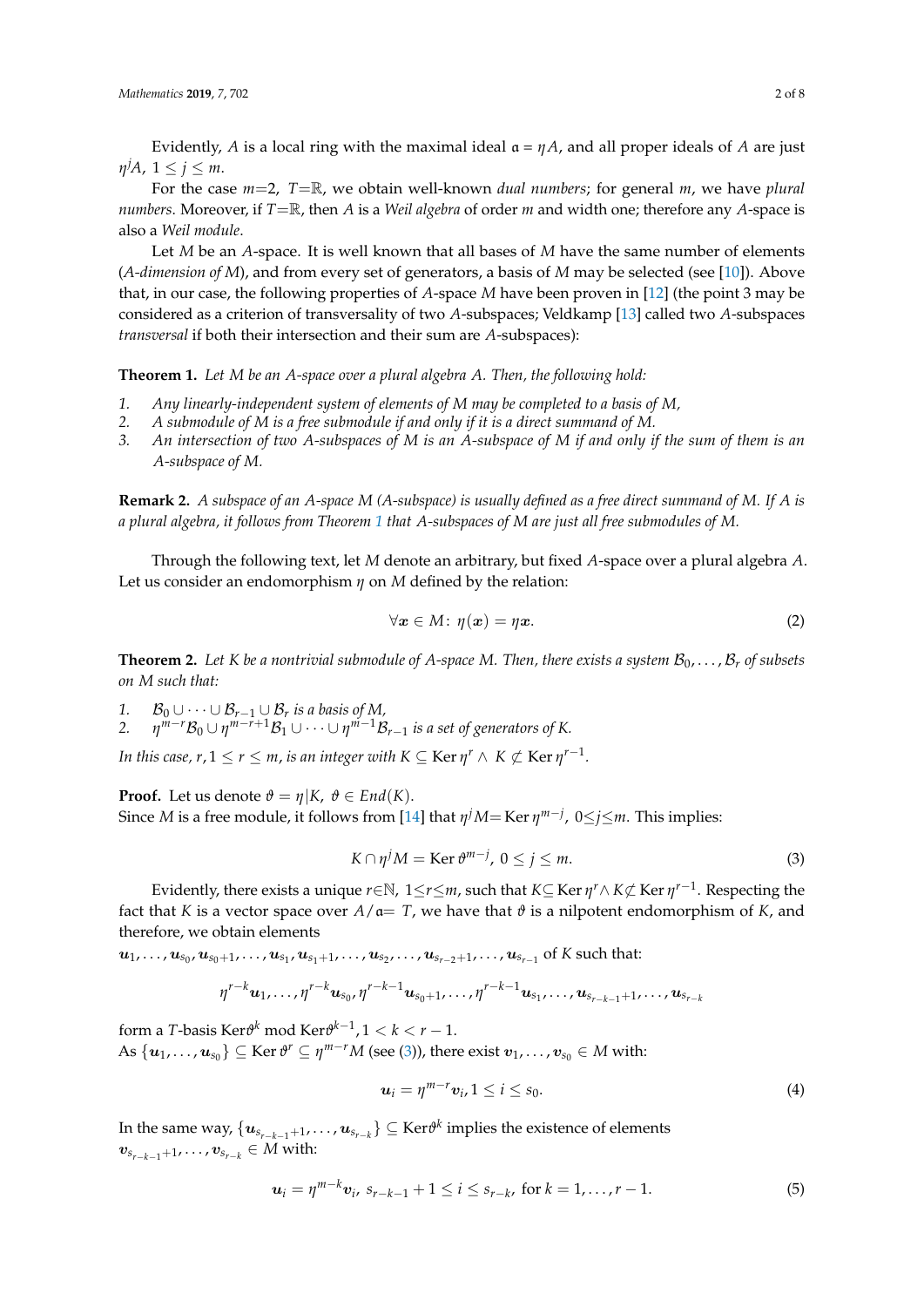Let us denote  $\mathcal{B}_0 = \{\boldsymbol{v}_1,\dots,\boldsymbol{v}_{s_0}\}$  and  $\mathcal{B}_{r-k} = \{\boldsymbol{v}_{s_{r-k-1}+1},\dots,\boldsymbol{v}_{s_{r-k}}\}, k = r-1,\dots,1.$ 

(a) Let us show the linear independence of the set  $\mathcal{B}_0 \cup \cdots \cup \mathcal{B}_{r-1}$ . Supposing:

$$
\sum_{i=1}^{s_{r-1}} \xi_i \mathbf{v}_i = \mathbf{o},
$$

and denoting (according to [\(1\)](#page-0-1))  $\xi_i = \sum_{j=0}^{m-1} x_{ij} \eta^j$ ,  $1 \le i \le s_{r-1}$ , where  $x_{ij} \in T$ , we obtain:

<span id="page-2-0"></span>
$$
\sum_{j=0}^{m-1} \eta^j \sum_{i=1}^{s_{r-1}} x_{ij} \mathbf{v}_i = \mathbf{o}.
$$
 (6)

Multiplying this equality by *η <sup>m</sup>*−<sup>1</sup> and using [\(4\)](#page-1-2) and [\(5\)](#page-1-3), we may write:

$$
\sum_{i=1}^{s_0} x_{i0}(\eta^{r-1} \boldsymbol{u}_i) + \sum_{i=s_0+1}^{s_1} x_{i0}(\eta^{r-2} \boldsymbol{u}_i) + \cdots + \sum_{i=s_{r-2}+1}^{s_{r-1}} x_{i0} \boldsymbol{u}_i = \boldsymbol{o}.
$$

We have obtained a linear combination of the elements of a *T*-basis of submodule *K* with coefficients from *T*. It gives  $x_{i0} = 0$ , for  $i = 1, ..., s_{r-1}$ . Therefore, [\(6\)](#page-2-0) may be written in the form:

$$
\sum_{j=1}^{m-1} \eta^j \sum_{i=1}^{s_{r-1}} x_{ij} \mathbf{v}_i = \mathbf{o}.
$$

Multiplying this equality by  $\eta^{m-2}$  and using again [\(4\)](#page-1-2) and [\(5\)](#page-1-3), we obtain  $x_{i1} = 0$ ,  $i = 1, ..., s_{r-1}$ . Then, [\(6\)](#page-2-0) may be written as:

$$
\sum_{j=2}^{m-1} \eta^j \sum_{i=1}^{s_{r-1}} x_{ij} \mathbf{v}_i = \mathbf{o}.
$$

Multiplying [\(6\)](#page-2-0) by  $\eta^{m-3}, \ldots, \eta$ , consecutively, we have that all  $x_{ij}$  are zero and  $\xi_1 = \xi_2 = \cdots = \xi_{s_{r-1}} =$ 0, consequently.

Since  $B_0 \cup \cdots \cup B_{r-1}$  is a set of linearly-independent elements, it may be completed by a set  $B_r$ to an *A*-basis of *M* (according to Theorem [1\)](#page-1-0).

(b) Let us show that  $\eta^{m-r}B_0 \cup \eta^{m-r+1}B_1 \cup \cdots \cup \eta^{m-1}B_{r-1}$  generates (over *A*) the module *K*. Respecting  $(4)$  and  $(5)$ , we may write:

$$
\mathbf{x} = \sum_{1 \leq i \leq s_0 \atop 0 \leq j \leq r-1} x_{ij}(\eta^j \mathbf{u}_i) + \sum_{\substack{s_0 < i \leq s_1 \atop 0 \leq j \leq r-2}} x_{ij}(\eta^j \mathbf{u}_i) + \cdots + \sum_{\substack{s_{r-3} < i \leq s_{r-2} \atop 0 \leq j \leq 1}} x_{ij}(\eta^j \mathbf{u}_i) + \sum_{\substack{s_0 < j \leq r-1 \atop 0 \leq j \leq r-1}} x_{ij}(\eta^{j+m-r} \mathbf{v}_i) + \sum_{\substack{s_0 < i \leq s_1 \atop 0 \leq j \leq r-2}} x_{ij}(\eta^{j+m-r+1} \mathbf{v}_i) + \cdots + \sum_{\substack{s_0 < i \leq s_1 \atop 0 \leq j \leq r-2}} x_{ij}(\eta^{j+m-2} \mathbf{v}_i) + \sum_{\substack{s_0 < i \leq s_1 \atop 0 \leq j \leq r-1}} x_{i0} \eta^{m-1} \mathbf{v}_i = \sum_{\substack{s_{r-3} < i \leq s_{r-2} \atop 0 \leq k \leq m-1}} (x_{ik} \eta^k)(\eta^{m-r} \mathbf{v}_i) + \sum_{\substack{s_0 < i \leq s_1 \atop 0 \leq k \leq m-1}} (x_{ik} \eta^k)(\eta^{m-r+1} \mathbf{v}_i) + \cdots + \sum_{\substack{s_{r-3} < i \leq s_{r-2} \atop 0 \leq k \leq m-1}} (x_{ik} \eta^k)(\eta^{m-2} \mathbf{v}_i) + \sum_{\substack{s_{r-2} < i \leq s_{r-1} \atop 0 \leq k \leq m-1}} (x_{ik} \eta^k)(\eta^{m-1} \mathbf{v}_i) = \sum_{\substack{s_{r-2} < i \leq s_{r-1} \atop 0 \leq k \leq m-1}} (x_{ik} \eta^k)(\eta^{m-2} \mathbf{v}_i) + \sum_{\substack{s_{r-3} < i \leq s_{r-1} \atop 0 \leq k
$$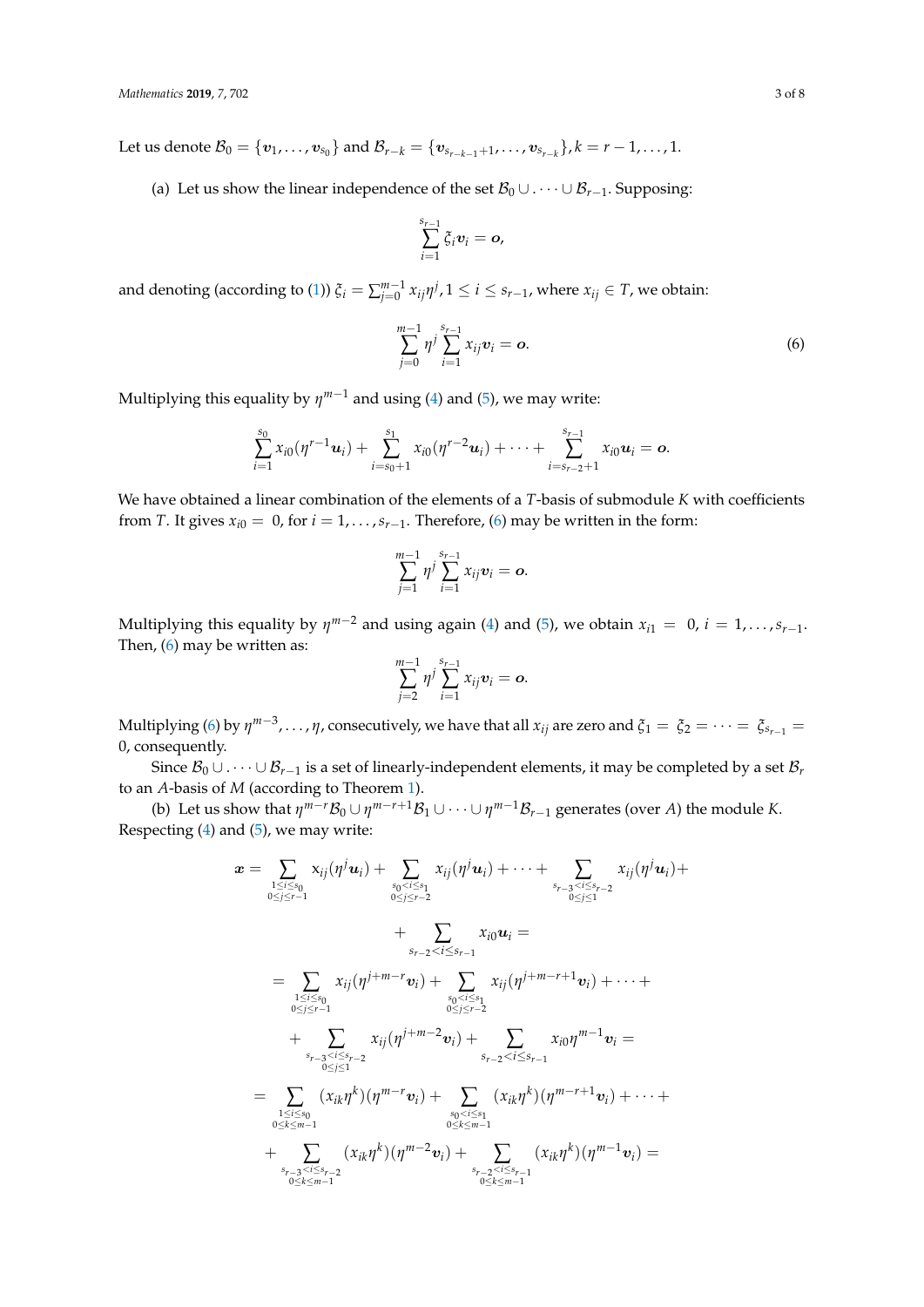$$
= \sum_{1 \leq i \leq s_0} \xi_i(\eta^{m-r} \mathbf{v}_i) + \sum_{s_0 < i \leq s_1} \xi_i(\eta^{m-r+1} \mathbf{v}_i) + \cdots + \sum_{s_{r-3} < i \leq s_{r-2}} \xi_i(\eta^{m-2} \mathbf{v}_i) + \sum_{s_{r-2} < i \leq s_{r-1}} \xi_i(\eta^{m-1} \mathbf{v}_i).
$$

If an element x of *M* may be expressed as a linear combination of elements of a *T*-basis of submodule *K* with coefficients from *T*, then it may be also expressed as a linear combination of the elements of the set  $\eta^{m-r}B_0\cup\eta^{m-r+1}B_1\cup\cdots\cup\eta^{m-1}B_{r-1}$  with coefficients from *A* and *vice versa*.

#### **2. Projective Klingenberg Spaces**

Let us remind about the definition of a projective Klingenberg space (Klingenberg's definition as modified by Lück [\[3\]](#page-7-2)).

**Definition 2.** *A projective Klingenberg space of dimension*  $n, n \geq 2$ *, is an incidence structure*  $\mathcal{P} = (P, H, I)$ *with a homomorphism*  $\mu$  *of*  $\mathcal P$  *onto an n-dimensional projective space*  $\mathcal P_0 = (P_0, H_0, I_0)$  *such that:* 

- 1. If  $X_1,\ldots,X_k$ ,  $1\leq k\leq n$ , are points in P such that  $\mu(X_1),\ldots,\mu(X_k)$  are independent in  $P_0$ , then there exists a hyperplane  ${\mathcal H}$  in  $H$  such that  $X_1,\ldots,X_k$  I  ${\mathcal H}.$  This hyperplane is unique if  $k=n.$
- *2. this condition is the dual of one.*
- 3. If  $X_1,\ldots,X_{n-1}\in P$  and  $\mathcal{H}_1,\mathcal{H}_2\in H$  are such that  $\mu(X_1),\ldots,\mu(X_{n-1})\in P_0$ , as well as  $\mu(H_1),\mu(H_2)\in H_0$ *are independent and*  $P_1, \ldots, P_{n-1}$  *I*  $H_1, H_2$ , then:  $(Y I H_1, H_2 \wedge P_1, \ldots, P_{n-1} I H) \Rightarrow Y I H$ .

Following [\[9\]](#page-7-7), we define:

<span id="page-3-0"></span>**Definition 3.** Let A be a local ring and  $\alpha$  be its maximal ideal. Let us denote  $M = A^{n+1}$ ,  $n \ge 2$ ,  $\overline{M} = M/\mathfrak{a}M$ . *Then, an incidence structure* P*<sup>A</sup> such that*

- *1. points in*  $P_A$  *are just all submodules*  $[\mathbf{x}] \subseteq M$  *such that*  $\langle \mathbf{x} \rangle$  *is a nonzero element of*  $\overline{M}$ ,
- 2. *hyperplanes in*  $\mathcal{P}_A$  *are just all submodules*  $[\mathbf{u}_1, \mathbf{u}_2 \ldots \mathbf{u}_n] \subseteq M$  *such that*  $\langle \mathbf{u}_1 \rangle$ ,  $\langle \mathbf{u}_2 \rangle$ , ...,  $\langle \mathbf{u}_n \rangle$  *are linearly-independent elements of*  $\bar{M}$ ,
- *3. the incidence relation is an inclusion,*

*is called an n-dimensional projective Klingenberg space over the ring A.*

*For any point*  $X = [\boldsymbol{x}]$  *of*  $\mathcal{P}_A$ *, an element*  $\boldsymbol{x}$  *is called an arithmetical representative of the point* X. *The module M is called the arithmetical fundament of the space*  $P_A$ *.* 

It is known that for  $n \geq 3$ , there is no (up to an isomorphism) other projective Klingenberg spaces except of PKS over a local ring. In the case of planes, it is true only for Desarguesian ones.

**Remark 3.** Let us consider the n-dimensional projective space  $\mathcal{P}_{(A/\mathfrak{a})}$  over the field A/ $\mathfrak{a}$  (i.e., with arithmetical fundament  $\bar{M} = M/\mathfrak{a}M$ ). Then,  $\mathcal{P}_{(A/\mathfrak{a})}$  is an homomorphic image of  $\mathcal{P}_A$  in the homomorphism  $\mu$  defined by:

$$
\forall X, X = [\boldsymbol{x}], \ \boldsymbol{x} \in M: \ \mu(X) = [\langle \boldsymbol{x} \rangle]. \tag{7}
$$

*Thus, points of* P*<sup>A</sup> are just submodules in M that are (by homomorphism µ) mapped on points of the projective space* P(*A*/a) *, and hyperplanes in* P*<sup>A</sup> are just submodules in M that are mapped (by homomorphism µ) on* hyperplanes of the projective space  $\mathcal{P}_{(A/\mathfrak{a})}.$ 

The following definition is natural. According to Definition [3,](#page-3-0) points and hyperplanes correspond to the cases  $k = 0$  and  $k = n - 1$ , respectively (it is usual to identify a hyperplane H with the set of points incident with  $H$ , and we will use this approach).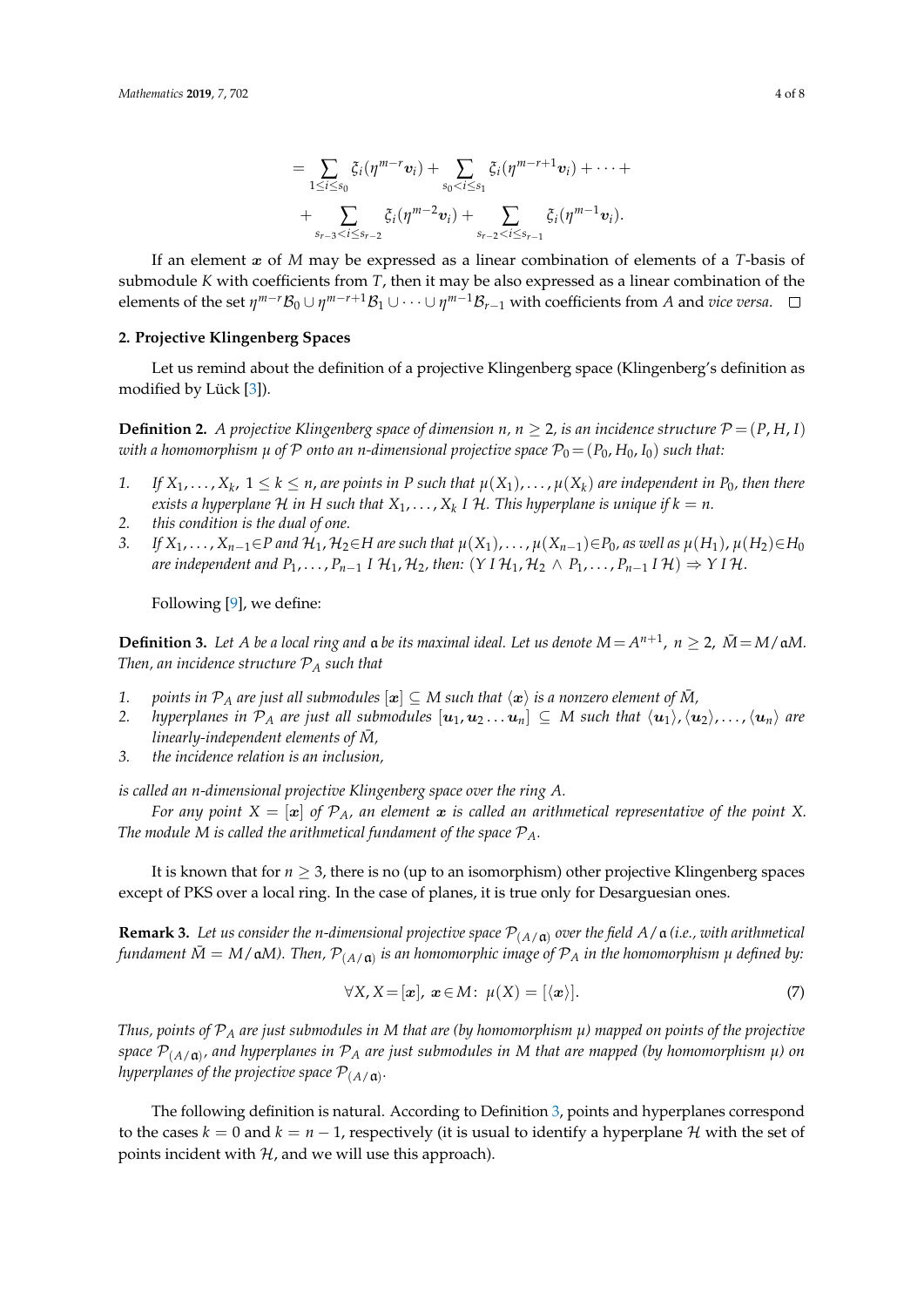**Definition 4.** *Let* P*<sup>A</sup> be an n-dimensional projective Klingenberg space and M be its arithmetical fundament. Let a submodule K of M be given. A set:*

<span id="page-4-0"></span>
$$
\mathcal{K} = \{ X \in \mathcal{P}_A, X = [\mathbf{x}] : \mathbf{x} \in K \}
$$
\n
$$
(8)
$$

is called a k-dimensional subspace in  $\mathcal{P}_A$ ,  $0\le k\le n-1$ , if  $K=[\bm u_1,\bm u_2\ldots\bm u_{k+1}]$ , and  $\langle\bm u_1\rangle$ ,  $\langle\bm u_2\rangle$ , . . . ,  $\langle\bm u_{k+1}\rangle$ are linearly-independent elements of  $\overline{M}$ .

*The submodule K is called an arithmetical fundament of the subspace* K*.*

Define a relation *"to be neighbor"* on points of PKS. Thus, PKS may be also treated as *Barbilian spaces.*

**Definition 5.** Points *X*,  $Y \in \mathcal{P}_A$  are called neighbors, if  $\mu(X) = \mu(Y)$ . Otherwise, we speak of *non-neighbor points.*

In what follows, we study *n*-dimensional PKS P*<sup>A</sup>* over a plural algebra *A* with arithmetical fundament denoted by *M* (Definition [3\)](#page-3-0). Obviously, the module *M* is an *A*-space. Using Theorem [1](#page-1-0) (and Theorem I.2 of [\[10\]](#page-7-8)), we have characterized the notions *point* and *hyperplane*, as well as the *subspace of arbitrary dimension* in PKS (cf. [\[15\]](#page-7-13)).

<span id="page-4-1"></span>**Theorem 3.** Let  $\mathcal{P}_A$  be a projective Klingenberg space. Then, *k*-dimensional subspaces of  $\mathcal{P}_A$ ,  $0 \le k \le n-1$ , *are just all subsets* [\(8\)](#page-4-0) *such that K is a* (*k*+1)*-dimensional A-subspace in M.*

Theorem [3](#page-4-1) implies that any PKS P*<sup>A</sup>* can be also treated as a *projective space over the ring A* in the sense of Bingen [\[16\]](#page-7-14) if we ignore the neighbor relation. Bingen has defined these projective spaces as structures formed by *A*-subspaces of a free finite-dimensional *A*-module.

Let us define a useful subrelation of the relation "to be neighbor". We get a new equivalence relation on the set of points of P*A*; a couple of points belongs to this one, if they have the same *degree of neighborhood*. That allows one to study new properties of PKS.

**Definition 6.** [\[15\]](#page-7-13) Let  $X=[x]$  and  $Y=[y]$  be points of a projective Klingenberg space  $\mathcal{P}_A$ , and let *r* be a non-negative integer satisfying:

$$
(\eta^{m-r} \mathbf{x} \in [\mathbf{y}]) \ \wedge \ (\eta^{m-r-1} \mathbf{x} \notin [\mathbf{y}] \vee r = m).
$$

The number *r* is called the *degree of neighborhood of the points X and Y*.

Clearly, for a couple of non-neighbor points, we have  $r = 0$ , for neighbor different points  $1 \le r \le m - 1$  and for identical points  $r = m$ .

For arbitrary point *X* and every integer  $r$ ,  $0 \le r \le m$ , there exists at least one point *Y* such that the degree of neighborhood of points *X*, *Y* is equal to *r*.

**Definition 7.** *Let X be a point and* K *be a set of points of a projective Klingenberg space. We said that r is a degree of neighborhood of X and*  $K$  *if there exists at least one point*  $Y \in K$  *such that the degree of the neighborhood of points X*, *Y is equal to r and the degree of the neighborhood of X and any point of* K *is no greater then r.*

**Corollary 1.** If K is a subspace of  $\mathcal{P}_A$  and K is an arithmetical fundament of K, then the degree of neighborhood *of a point X*=[ $\bm{x}$ ] *and subspace*  $\cal{K}$  *is equal to r if and only if*  $((\eta^{m-r}\bm{x}\in K) ~\wedge~ (\eta^{m-r-1}\bm{x}\not\in K \vee r=m)).$ 

Let  $\phi$  be a linear form on an *h*-dimensional *A*-space *M* such that Im $\phi \not\subset \mathfrak{a}$ . Then, Ker $\phi$  is an (*h* − 1)-dimensional *A*-subspace in *M* (see [\[12\]](#page-7-10)), and for *K* = Ker *φ*, the subset [\(8\)](#page-4-0) forms a hyperplane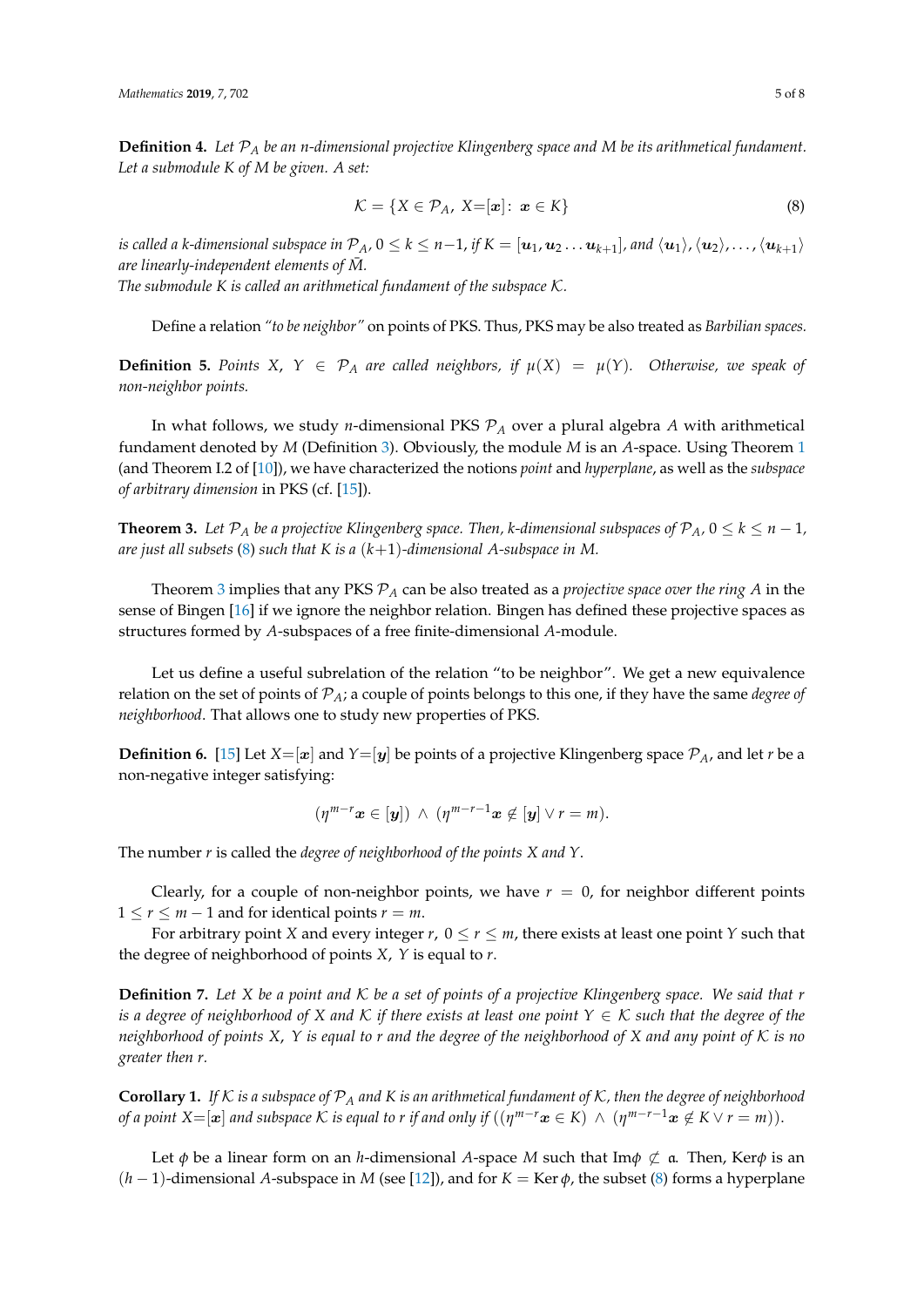in KPS  $P_A$ . If  $\phi$  is a general linear form, then its kernel need not be an *A*-subspace. Then, there is a question about how to describe a set of points of P*<sup>A</sup>* whose arithmetical representatives belong to a kernel of a general linear form.

For any linear form  $\phi$  on *M*, there exists a linear form  $\phi_0$  with Im $\phi_0 \not\subset \mathfrak{a}$  and just one integer *k*, 0≤*k*≤*m*, (called an *order of linear form φ*) such that *φ* = *η <sup>k</sup>φ*<sup>0</sup> (see [\[17\]](#page-7-15)).

<span id="page-5-0"></span>**Lemma 1.** *Let* P*<sup>A</sup> be projective Klingenberg space. Let φ be an arbitrary linear form on M of order k. Then, the set:*

$$
\mathcal{H} = \{X \in \mathcal{P}_A, X = [\boldsymbol{x}] \colon \boldsymbol{x} \in \operatorname{Ker} \phi\}
$$

*is formed by all points with the degree of neighborhood at least*  $m−k$  *to a certain hyperplane*  $H_0$  *of*  $P_A$ *. If*  $\phi_0$  *is a form of zero order such that*  $\phi = \eta^k \phi_0$ *, then:* 

$$
\mathcal{H}_0 = \{ X \in \mathcal{P}_A, X = [\boldsymbol{x}] : \boldsymbol{x} \in \text{Ker}\,\phi_0 \}.
$$



**Proof.** Let  $φ = η^kφ_0$ , where  $φ_0$  is a linear form of zero order. For kernels of linear forms  $φ$ ,  $φ_0$ , it holds:

$$
\operatorname{Ker} \phi = \{ \boldsymbol{x} \in M \colon \eta^k \boldsymbol{x} \in \operatorname{Ker} \phi_0 \}.
$$

According to Theorem [3,](#page-4-1) a subset  $\mathcal{H}_0$  is a hyperplane in  $\mathcal{P}_A$ . Let  $X = [\boldsymbol{x}]$  be a point belonging to  $\mathcal{H}$ ; thus,  $\eta^k x \in$  Ker  $\phi_0$ . Therefore, there exists an element  $\bm{y} \in$  Ker  $\phi_0$  with  $\eta^k x = \bm{y}$ . Because Ker  $\phi_0$  is an *A*-subspace,  $\bm{y}$  may be written as  $\bm{y}=\eta^l\bm{z}$ , where  $\bm{z}$  is a linearly-independent element from Ker  $\phi_0$ (clearly,  $l = k$ ). We get  $\eta^k \bm{x} \in [\bm{z}]$ , which means that points  $X$  and  $Z$ ,  $Z{=}[\bm{z}]$ ,  $Z \in \mathcal{H}_0$  are neighbors with degree at least  $m - k$ . □

Now, we may present a natural generalization of the notion *subspace of Klingenberg projective space*  $P_A$ . We have seen that *subspaces* in  $P_A$  are just all subsets of points whose arithmetical representatives belong to some *A*-*subspace* of *M*. Let us in [\(8\)](#page-4-0) consider an arbitrary submodule *K* of *M*. In this case, the subset [\(8\)](#page-4-0) of points of P*<sup>A</sup>* is appropriate, called a *submodule* of KPS.

**Definition 8.** *Let* P*<sup>A</sup> be an n-dimensional projective Klingenberg space and M be its arithmetical fundament. Let a submodule K of M be given. Then, a set:*

$$
\mathcal{K} = \{ X \in \mathcal{P}_A, \ X = [\mathbf{x}] : \ \mathbf{x} \in K \}
$$

*is called a submodule in* P*<sup>A</sup> (with arithmetical fundament K).*

The following theorem brings a pure geometric description of the submodules of PKS P*A*.

**Theorem 4.** *Let* P*<sup>A</sup> be projective Klingenberg space and M be its arithmetical fundament. Let K be an arbitrary non-trivial submodule in M. Then, there exists a system*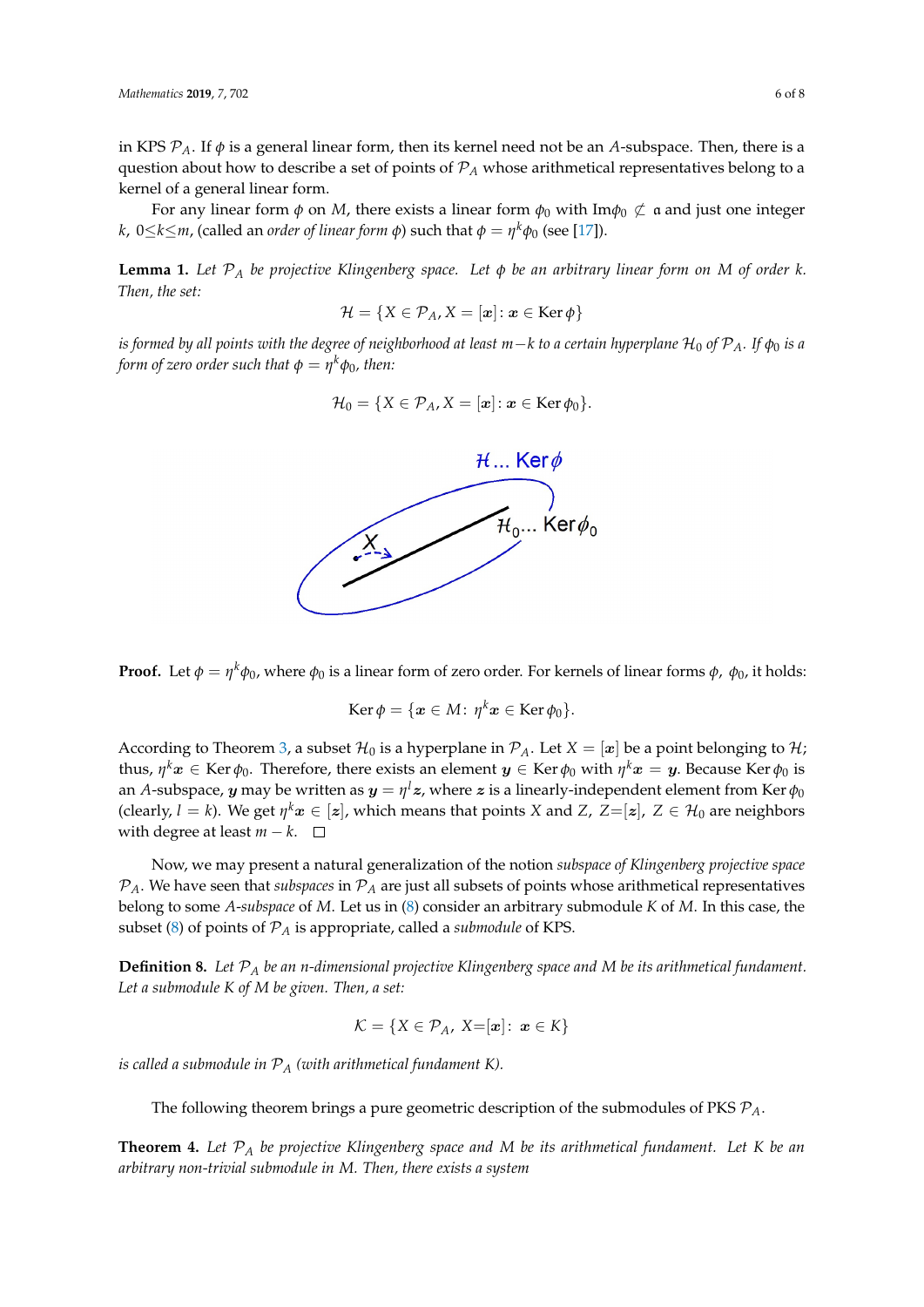$$
\boldsymbol{H}_0,\ldots,\boldsymbol{H}_{r-1},\boldsymbol{H}_r
$$

*of sets of hyperplanes of* P*<sup>A</sup> such that the submodule of* P*<sup>A</sup> with arithmetical fundament K is equal to the intersection of:*

- (0) *all hyperplanes belonging to* H*<sup>r</sup>* ,
- (1) *a set of points having the degree of neighborhood at least m-1 to every hyperplane belonging to* H*r*−1,
- *. . .*
- (*r*) *a set of points having the degree of neighborhood at least mr to every hyperplane belonging to*  $H_0$ .

**Proof.** Let us denote by  $K$  the submodule of  $P_A$  with arithmetical fundament *K*. Due to Theorem [2,](#page-1-4) we get for a submodule *K* a system of sets  $\mathcal{B}_0, \ldots, \mathcal{B}_r$ . Let us denote their elements in the following way:

$$
\mathcal{B}_0 = \{e_i\}_{i=1}^{k_0}, \, \mathcal{B}_1 = \{e_i\}_{i=k_0+1}^{k_1}, \ldots, \, \mathcal{B}_r = \{e_i\}_{i=k_{r-1}}^{k_r}
$$

and construct by these sets a base  $\beta$  of an arithmetical fundament *M*. A dual base  $\beta$  of a dual *A*-space  $\tilde{M}$  may be constructed as well (cf. [\[12\]](#page-7-10)). Any element of  $\tilde{B}$  is a linear form of zero order, of course.

For any linear form  $\tilde{e}_i$ ,  $1 \leq i \leq n$ , let us denote by  $\mathcal{H}_i$  a hyperplane in  $\mathcal{P}_A$  with arithmetical fundament Ker  $\tilde{\boldsymbol{e}}_i$ . We obtain the following system of sets of hyperplanes:

$$
\boldsymbol{H}_0 = \{ \mathcal{H}_i \}_{i=1}^{k_0}, \ \boldsymbol{H}_1 = \{ \mathcal{H}_i \}_{i=k_0+1}^{k_1}, \ldots, \ \boldsymbol{H}_r = \{ \mathcal{H}_i \}_{i=k_{r-1}}^{k_r}.
$$

Let us consider an arbitrary point  $X \in \mathcal{P}_A$ ,  $X = [\mathbf{x}]$ . Respecting the form of a set of generators of the submodule *K*, as is described in Theorem [2](#page-1-4)(2), we have that *X* belongs to *K* (i.e.,  $x \in K$ ) if and only if:

$$
\{\tilde{\mathbf{e}}_i(\boldsymbol{x})\in \mathfrak{a}^{m-r}, 1\leq i\leq k_0\} \wedge \{\tilde{\mathbf{e}}_i(\boldsymbol{x})\in \mathfrak{a}^{m-r+1}, k_0+1\leq i\leq k_1\} \wedge \cdots \wedge \wedge \{\tilde{\mathbf{e}}_i(\boldsymbol{x})\in \mathfrak{a}^{m-1}, k_{r-2}+1\leq i\leq k_{r-1}\} \wedge \{\tilde{\mathbf{e}}_i(\boldsymbol{x})=0, k_{r-1}+1\leq i\leq k_r\}.
$$

It may be equivalently expressed by:

$$
\{\eta^r \tilde{\mathbf{e}}_i(\mathbf{x})=0, 1\leq i\leq k_0\} \wedge \{\eta^{r-1} \tilde{\mathbf{e}}_i(\mathbf{x})=0, k_0+1\leq i\leq k_1\} \wedge \cdots \wedge \wedge \{\eta \tilde{\mathbf{e}}_i(\mathbf{x})=0, k_{r-2}+1\leq i\leq k_{r-1}\} \wedge \{\tilde{\mathbf{e}}_i(\mathbf{x})=0, k_{r-1}+1\leq i\leq k_r\}.
$$

Finally, we have that *X*  $\in$  *K* if and only if:

$$
\{x \in \text{Ker}\,\eta^r \tilde{\mathbf{e}}_i, 1 \leq i \leq k_0\} \land \{x \in \text{Ker}\,\eta^{r-1} \tilde{\mathbf{e}}_i, k_0+1 \leq i \leq k_1\} \land \cdots \land
$$

$$
\wedge \{ \boldsymbol{x} \in \operatorname{Ker} \eta \tilde{\boldsymbol{e}}_i, k_{r-2}+1 \leq i \leq k_{r-1} \} \wedge \{ \boldsymbol{x} \in \operatorname{Ker} \tilde{\boldsymbol{e}}_i, k_{r-1}+1 \leq i \leq k_r \}.
$$

Now, using Lemma [1,](#page-5-0) we obtain the proven theorem.  $\Box$ 

The notion of the "degree of neighborhood" has shown up as a key one, which allows us to describe pure geometrically point sets that form submodules of PKS. Now, we see that the structure of Klingenberg spaces P*<sup>A</sup>* is richer than the structure of subspaces of a projective space over the ring *A* in the sense of Bingen.

**Funding:** This research received no external funding.

**Acknowledgments:** This article is supported by IGA PrF 2019 015 Palacký University, Olomouc, Czech Republic. **Conflicts of Interest:** The author declares no conflict of interest.